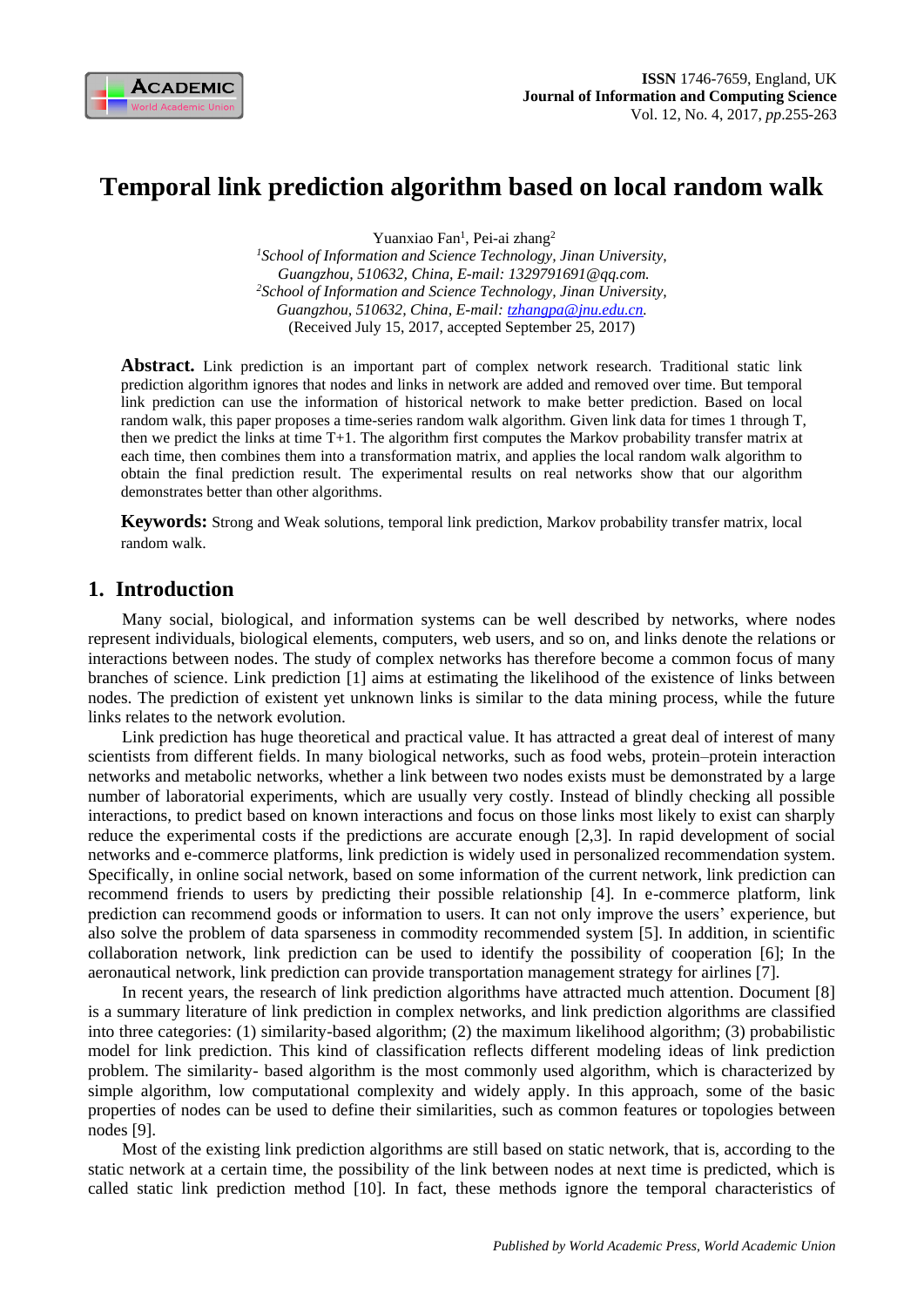network evolution, which is unreasonable in many specific application scenarios. Huang et al. [10] introduced temporal link prediction method, taking temporal evolutions of link occurrences into consideration to predict link occurrence probabilities at a particular time. Bliss et al. [11] proposed an evolutionary algorithm to integrate the topological features and node attribute characteristics in the network to improve the link prediction accuracy. Dunlavy et al. [12] considered bipartite graphs that evolved over time and considered to use matrix and tensor-based methods to predict future links. In addition, a weightbased approach is proposed to integrate multiyear data into a single matrix, and future links can be predicted by using a truncated singular value. Behnaz Moradabadi et al. [13] proposed a new time series link prediction based on learning automata, for each link that must be predicted there is one learning automaton and each learning automaton tried to predict the existence or non-existence of the corresponding link. Deng et al. [14] proposed the concept of a temporal link prediction method based on the prediction error correction. Ahmed et al. [15] proposed a method for link prediction in temporal uncertain networks, which formalized the predicting problem by designing a random walk in temporal uncertain networks to obtain more accurate results.

This paper is organized as follows: Section 2 describes the temporal link prediction problem. Section 3 provides some concepts, presents the local random walk method, and then gives a temporal link prediction algorithm. Section 4 presents and analyzes the experimental results for link prediction algorithm on real datasets. Finally, Section 5 offers conclusions and possibilities for future work.

## **2. Problem description**

Given a network  $G = \{G_1, G_2, \dots, G_t, \dots\}$  represents an evolution of network (as shown in Figure 1). A temporal network can be described by snapshots  $G_t = (V_t, E_t, A_t)$  for  $t = t_0, t_0 + 1, \dots, t_0 + T - 1$ , where T is the window size,  $V_t$  is the node set of  $G_t$ ,  $E_t$  is the edge set of  $G_t$ , and  $A_t$  is the adjacency matrix. The temporal link prediction problem is to predict the probability of occurrence of edges between two nodes in the network at time  $t_0 + T$ . At time t, a link prediction algorithm is given to predict the probability  $s_{xy}$  that any nodes pair  $(v_x, v_y)$  will generate a new link at the next moment, that is, a representation of a  $s_{xy}$ corresponds to one link prediction method, temporal link prediction method (TLPM) can be represented by a mapping:

#### $TLPM: G' \rightarrow S$

Where  $G' \subset G$  is historical network topology information that has been observed, and contains multiple continuous network topological graphs;  $S$  represents the link probability matrix, which is a guess about network topology in the future. Lv Linyuan and Zhou Tao [8] summed up different link prediction algorithms, and this paper selects common neighbors (*CN*) index, Adamic-Adar (*AA*) index, priority link (*PA*) index, *Katz* index as a reference.



Fig. 1: temporal link prediction diagram of undirected simple network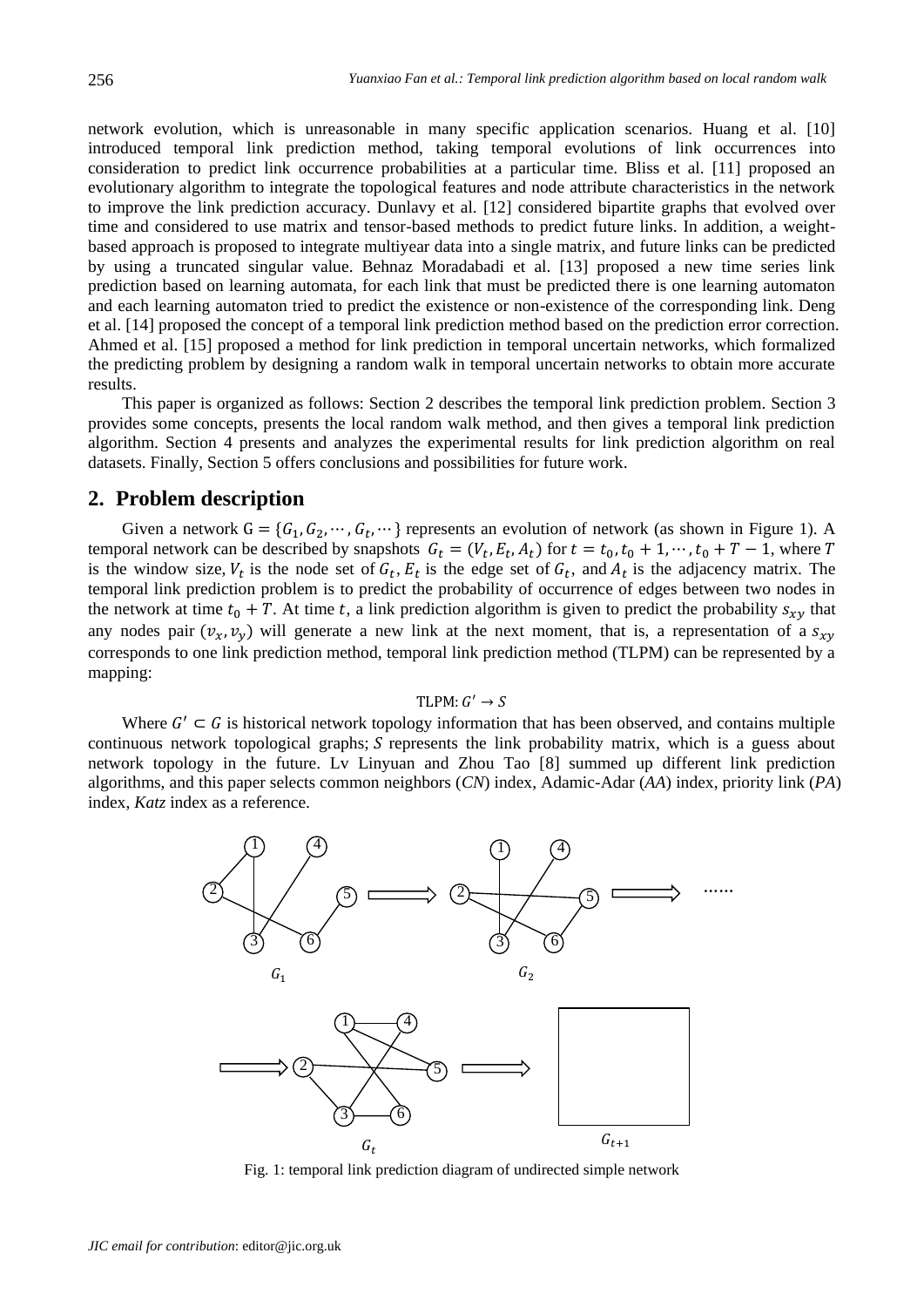## **3. Algorithm**

### **3.1 Basic concepts**

**Definition 1.** Given a probability space  $(\Omega, \mathfrak{F}, P)$  and an index set  $\mathbb{T}(\subset \mathbb{R}^1)$ , a stochastic process is a family of random variables  $\{X(t), t \in \mathbb{T}\}\$  or  $\{X_t\}_{t \in \mathbb{T}}$ , and it also can be written as  $\{X(w, t), t \in \mathbb{T}\}\$  to reflect that it is actually a function of two variables,  $t \in \mathbb{T}$  and  $w \in \Omega$ .

$$
A_{\alpha} = \{x : \mu_{\tilde{A}}(x) \geq \alpha \ \forall x \in X\}.
$$

In many problems from the natural sciences a point  $t \in \mathbb{T}$  has the meaning of time, so  $X(t)$  is random variable representing a value observed at time t. The random variables  $X(w, t)$  take values in the space  $E$ , which is called the state space of the stochastic process [16].

**Definition 2.**  $\{X_t, t = 0, 1, 2, \dots\}$  is a random sequence defined in the probability space  $(\Omega, \mathfrak{F}, P)$ , if any negative integer t and the state  $i_0, \dots, i_t, i_{t+1} \in E$ , have

 $P(X_{t+1} = i_{t+1} | X_t = i_t, X_{t-1} = i_{t-1}, \dots, X_0 = i_0) = P(X_{t+1} = j | X_t = i_t)$ then the random sequence  $\{X_t, t = 0, 1, 2, \dots\}$  is called a Markov chain, recorded as  $\{X_t, t \ge 0\}$ .

The conditional distribution of any future state  $i_{t+1}$  given the past states  $i_0, i_1, \dots, i_{t-1}$  and present state  $i_t$ , is independent of the past states and depends on the present state only [17].

The probability  $P(X_{t+1} = j | X_t = i) = p_{ij}$  represents the probability that the process will make a transition to state  $i$  given that currently the process is in state  $j$ . Clearly one has

$$
\begin{cases} 0 \le p_{ij} \le 1, \ i,j = 0,1,2,\cdots,n \\ \sum_{j=0}^{\infty} p_{ij} = 1, \ i,j = 0,1,2,\cdots,n \end{cases}
$$

where  $n$  is the number of nodes.

**Definition 3.** The matrix containing  $p_{ij}$ , the transition probabilities

$$
P = \begin{bmatrix} P_{11} & P_{12} & \cdots & P_{1n} \\ P_{21} & P_{22} & \cdots & P_{2n} \\ \vdots & \vdots & \ddots & \vdots \\ P_{n1} & P_{n2} & \cdots & P_{nn} \end{bmatrix}
$$

is called the one-step transition probability matrix of the process. **Definition 4.** Define the *l*-step transition probability

$$
p_{ij}^{(l)} = P(X_{t+l} = j | X_t = i)
$$

to be the probability that a process in state  $j$  will be in state  $i$  after  $l$  additional transitions.

The matrix  $P^l = (p_{ij}^{(l)})_{n \times n}$  is the *l*-step transition probability matrix.

## **3.2 Local random walk**

The concept of random walk first appeared in Karl Pearson's article in Nature, where Pearson described the random walk problem and gave the corresponding solution, then Lord Rayleigh extended the random walk. Since then random walk has been widely used in many research fields. In fact, the random walk



Fig. 2: Brownian movement of molecules in the air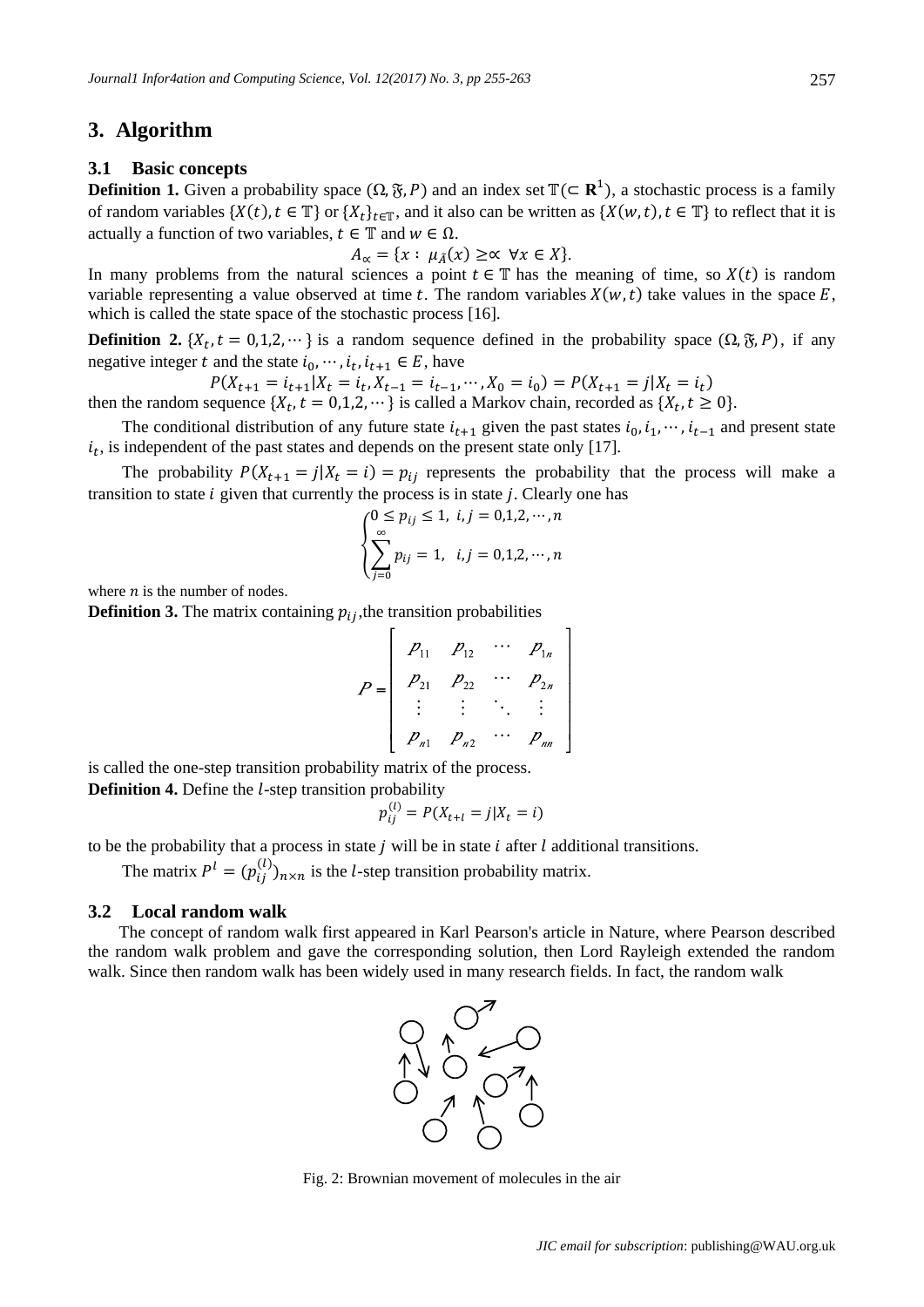phenomenon is common in life, which has been reflected in many areas, such as the Brownian movement in physics; the simulation of biological individual activities in ecology; Markov chain Monte Carlo algorithm in computer science etc.. Figure 2 shows the Brownian motion of molecules in the air.

Random walk is a Markov chain that describes the random walk particle access node sequence. At any node, it is assumed that the random walk particle randomly selects the edge adjacent to the next vertex with a certain probability at each step, or returns to the initial position with a certain probability. The global random walk algorithm is often computationally complex and therefore difficult to be applied to large-scale networks. While the local random walk has a smaller complexity, it is suitable for more real network with high complexity. Liu Weiping and Lvlin Yuan [18] proposed a local random walk (*LRW*) based on the local random walk of the network, which only considers the random walk process with finite number of steps.

At time t, consider an undirected simple network  $G_t = (V_t, E_t, A_t)$ , where  $|V_t| = n$  is the set of nodes,  $|E_t| = m$  is the set of links, and  $A_t$  is the adjacency matrix. Multiple links and self-connections are not allowed. Random walk is a Markov chain that describes the sequence of nodes visited by a random walker. This process can be described by the transition probability matrix P, with  $P_{xy} = a_{xy}/k_x$  presenting the probability that a random walker staying at node  $v_x$  will walk to  $v_y$  in the next step, where  $a_{xy}$  equals 1 if node  $v_x$  and node  $v_y$  are connected, 0 otherwise, and  $k_x$  denotes the degree of node  $v_x$ . Given a random walker starting from node  $v_x$ , denoting by  $\pi_{xy}(l)$  the probability that this walker locates at node  $v_y$  after l steps, we have

$$
\vec{\pi}_x(l) = P'\vec{\pi}_x(l-1), l \ge 0
$$

Where  $\vec{\pi}_x(0)$  is an  $N \times 1$  vector with the element equal to 1 and others to 0. The initial resource is usually assigned according to the importance of nodes. Here we simply set the initial resource  $q_x$  of node  $v_x$ proportional to its degree  $k_x$ , that is  $q_x = k_x/2m$ . Then after normalization the similarity between node  $v_x$ and node  $v_y$  is

$$
s_{xy}^{LRW}(l) = q_x \pi_{xy}(l) + q_y \pi_{yx}(l)
$$

## **3.3 Time series random walk algorithm**

In the actual complex network, the relationship between nodes will keep changing over time, the probability of nodes' connection will also keep changing, if link prediction can detect this dynamic change, then it can improve the prediction accuracy, so it is necessary to consider the effect of time variation on link prediction.

In this work, we exploit temporal and topological information to predict potential links. In our proposed time series random walk method(*TS-RWM*), we first compute the Markov probability transfer matrix  $P_{t_0}$ ,  $P_{t_0+1},..., P_{t_0+T-1}$  for the given temporal networks  $G_{t_0}, G_{t_0+1},..., G_{t_0+T-1}$  with window size T, then combine them into a transformation matrix  $\tilde{P}$ , and apply the local random walk algorithm to obtain the final prediction result. In the evolution of the temporal network, recent snapshots are more reliable for future link prediction; they should be emphasized to obtain more accurate prediction results. In our algorithm, a damping factor is used to assign greater importance to more recent information. Based on the damping factor  $\gamma$ (0 <  $\gamma$  < 1), transformation matrix  $\tilde{P}$  is defined as

$$
\tilde{P} = \sum_{t=t_0}^{t_0+T-1} \gamma^{t_0+T-1-t} \, \overline{P}_t
$$

Then it applies the local random walk based on transformation matrix  $\tilde{P}$  to obtain the similarity score. The framework of algorithm *TS-RWM* is as follows.

Algorithm *TS-RWM*(link prediction in temporal networks) Input:

 $G_t = (V, E_t, A_t)$  ( $t = t_0, t_0 + 1, \dots, t_0 + T - 1$ ): sequence of networks;

 $A_t$ : the adjacent matrix of  $G_t$ ;

 $\gamma$ : damping factor (0 <  $\gamma$  < 1);

 $1 - \lambda$ : the probability of random walking of particles back to the initial position;

steps: steps of random walk;

Output:

S: time series random walk similarity matrix; Begin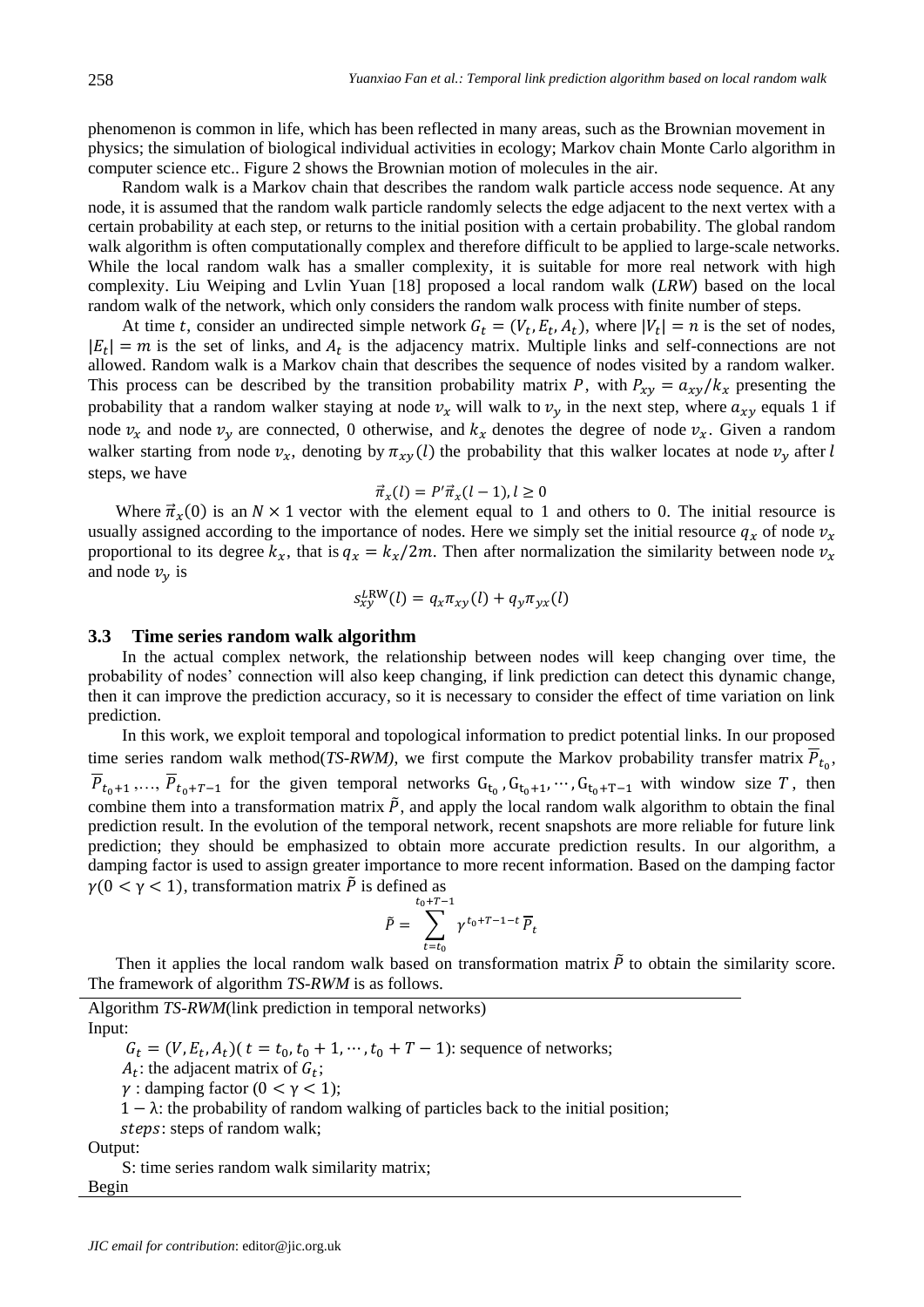1. Initial  $\tilde{P}$  as a zero  $n \times n$  matrix, and initial S as a unit matrix I: 2. For  $t = t_0$  to  $t_0 + T - 1$ : Execute the Markov probability transfer matrix  $P_t$ ;  $\tilde{P} = \gamma \tilde{P} + \overline{P}_t;$ End 3. While  $(\text{stepi} < \text{steps})$ Calculate LRW index:  $S = (1 - \lambda)I + \lambda \tilde{P}'S$ ;  $stepi = stepi + 1;$ End  $S = S + S'$ ;

## **4. Experiment**

## **4.1. Dataset**

End

In this paper, we use two different data sets to evaluate the proposed algorithm, namely the Enron Email dataset and the Hep-th dataset (High-energy particle physics coauthor-ship dataset).

The Enron data set, which originated from Enron's internal mail contact network, is the most widely used public data set in email related research. Its data is collected from mails of 150 Enron senior managers. This data set contains 252,759 e-mails, we select 21,254 e-mails during the period from May 1999 to June 2002 for link prediction analysis. The nodes of the network are the mail address of 150 employees. An edge  $(i, j)$  represents that there has been at least one e-mail communication between *i* and *j* (either *i* sending at least one e-mail with recipients including  $j$ , or  $j$  sending at least one e-mail with recipients including  $i$ ). We performed the link prediction analysis mainly on the monthly e-mail graphs.

The Hep-th dataset is based on data from the arXiv archive, which is widely used in the study of dynamic structure of complex network.. The complete data set contains 29,555 papers by 9,200 authors with 87,794 coauthor-ship relationships during the period from 1992 to 2003, and we select 1,172 papers for link prediction analysis. The nodes of the network are authors. An edge  $(i, j)$  represents that there has been at least one paper coauthored by  $i$  and  $j$ . We performed the link prediction analysis on the quarterly coauthorship graphs.

There are three standard metrics AUC, Precision and Ranking Score to quantify the accuracy of link prediction algorithms. AUC evaluates the overall ranking resulted from the algorithm [19]; Precision focuses on the top- $L$  candidates [20]; Ranking Score is more concerned with the sorting of the predicted edges [21]. This paper uses the AUC index to measure the accuracy of the link prediction algorithm.

AUC can be interpreted as the probability that a randomly chosen missing link is given a higher score than a randomly chosen nonexistent link. In the implementation, among  $n$  independent comparisons, if there are  $n'$  times the missing link having a higher score and  $n''$  times being of the same score, we have

$$
AUC = \frac{n' + 0.5n''}{n}
$$

If all the scores are generated from an independent and identical distribution, the AUC should be about 0.5. Therefore, the degree to which the AUC exceeds 0.5 indicates how much better the algorithm performs than pure chance.

The training set and the test set are selected by moving window slice algorithm to calculate the AUC values (as shown in Fig. 3). First, we select the network snapshot of the pre- $T$  time as the training set, and the network snapshot is used as the test set at time  $T + 1$ , then calculate the AUC value, and move the window size back one unit for the next AUC value calculation, finally take the average of all AUC values.

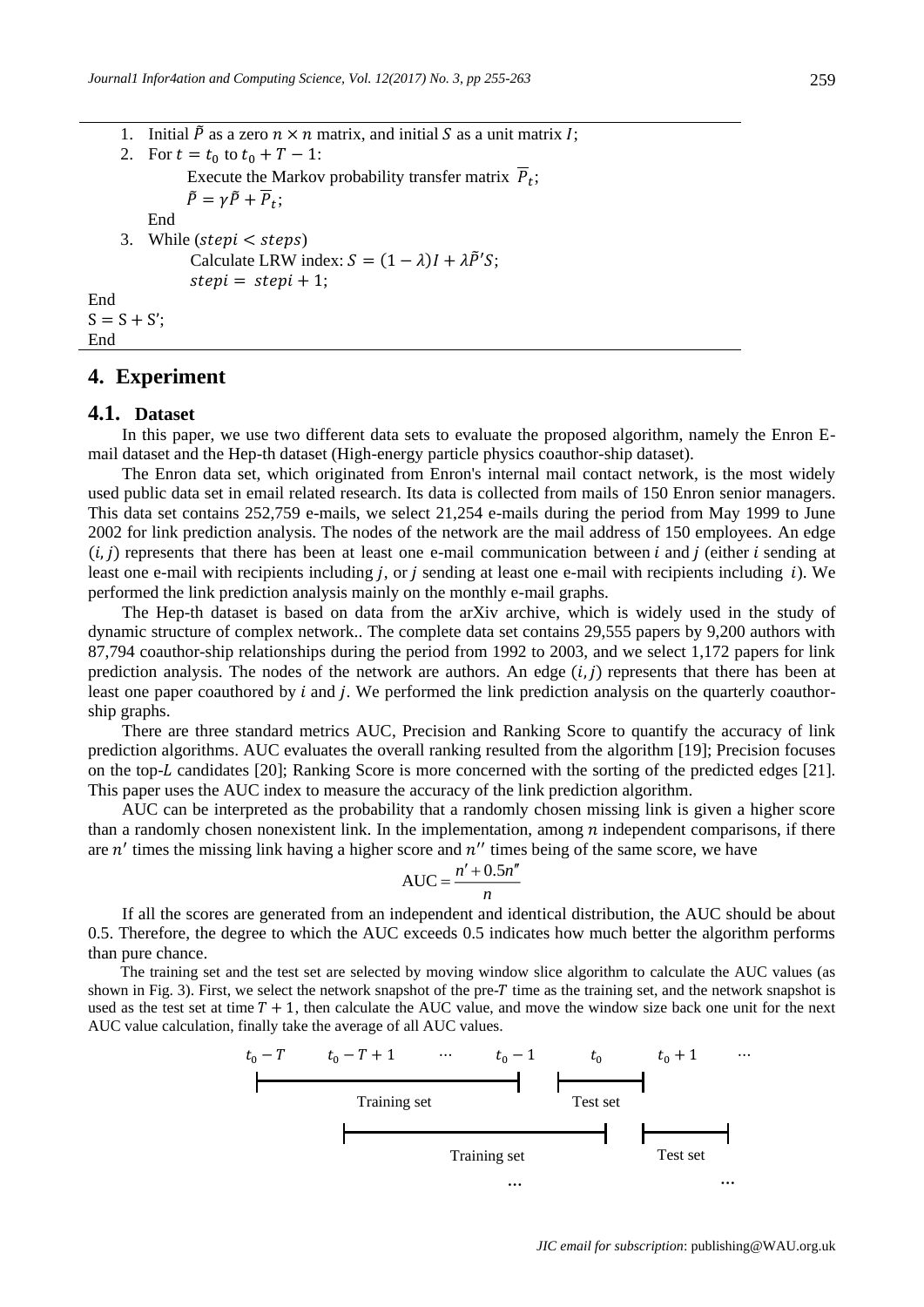#### Fig. 3: Selection of training set and test set

The AUC values at each time were calculated by using the common neighborhood (*CN*), Adamic-Adar (*AA*), preferred attachment(*PA*) and *Katz(KZ)* index for each time, and we took the average of all AUC values as the prediction results, and then compared them with the proposed algorithm.

### **4.2. Experimental results and analysis**

Experiment 1 overall performance verification of the algorithm



Fig. 4: Performance of TS-RWM and other methods

In this experiments, we tested and compared the performance of proposed time series method *TS-RWM* with that of methods *CN*, *AA*, *PA* and *Katz* on the two datasets, and results were obtained by fixing window size  $T = 20$  and damping factor  $\gamma = 0.8$ . Fig. 4 shows the AUC values of results by *TS-RWM* and the AUC values of the results by other methods. From the figure, we can see clearly that *CN*, *AA* and *Katz* have similar effects and *PA* is the worst, while the results obtained by the *TS-RWM* model are better than those obtained by the previous four methods. In addition, the results of the Enron dataset are better than the results of the Hep-th dataset, which may be due to the fact that the Hep-th dataset is a bit sparse, and more papers will be considered for further research to improve prediction accuracy.

Experiment 2 The effect of window size



Fig. 5: The effect of window size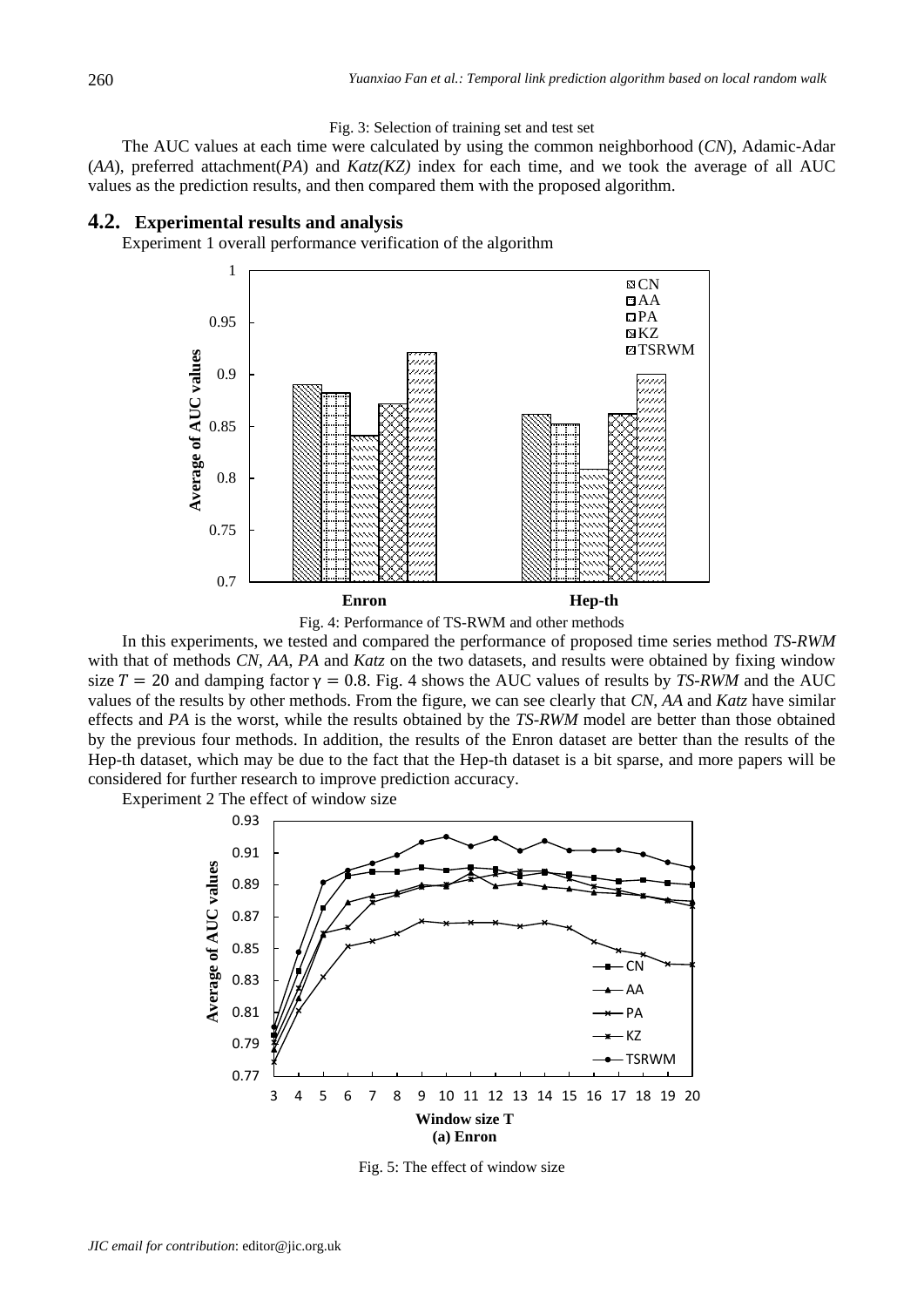



Window size  $T$  is an important parameter in temporal link prediction. We tested our method by varying the value of window size T and fixing the damping factor  $\gamma = 0.8$ , the experimental results are shown in Figure 5 and Figure 6. As can be seen from the figures, the performance of this algorithm is better than other algorithms. As the window size increases, the AUC values corresponding to different algorithms will increase first, and then there will be a relatively stable phase. When the window size continues to increase, the AUC value of some algorithms will decrease. This shows that the prediction accuracy of the algorithm is related to the window size. At the beginning, as the window size increases, the algorithm can use more historical information, so the prediction accuracy of the algorithm will gradually increase. However, when the window size increases to a certain extent, the distance between the initial time and the predicted time is far, too much historical information will have a negative impact, the accuracy of the algorithm will decrease. Therefore, it is important to find a suitable window size for the algorithm.

Experiment 3 The effect of damping factor



Damping factor  $\gamma$  is an important parameter in this paper. We tested our method by varying the value of the damping factor  $\gamma$  and fixing window size  $T = 7$ , the experimental results are shown in Figure 7. From the figure, we see that when  $y = 0$ , the algorithm achieved the lowest performance on the two datasets. If  $\gamma = 0$ , only the latest snapshot is used to predict its next graph, which shows the importance of historical information. The AUC values improves when historical information is introduced. After the AUC value has reached the maximum, it deteriorates when the value of  $\gamma$  continues to increase. This indicates that damping factor  $\gamma$  has an impact on the prediction accuracy. Because the window size is 7, which is relatively small, all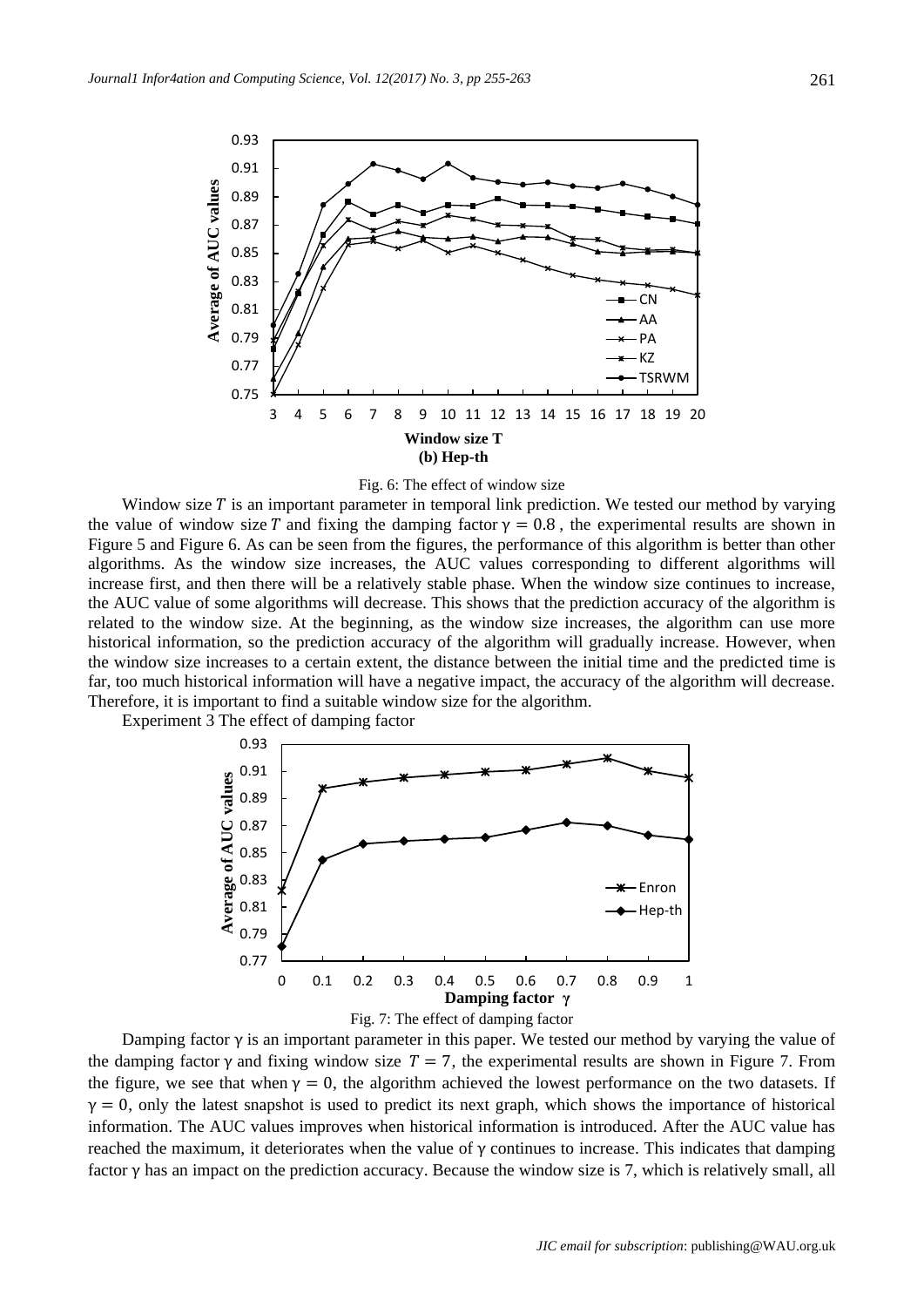inclusive historical information is useful, and the following AUC value declines more slowly.. In further experiments, we can vary the value of the window size  $T$  and do more experiments.

## **5. Conclusion**

This paper summarizes some methods of static link prediction and temporal link prediction, which have received widespread attention in recent years. Based on the static link prediction algorithm based on local random walk, a time series random walk algorithm is proposed to solve the problem of time series link prediction in the non-directional network. Based on local random walk, this paper proposed a time-series random walk algorithm, first computed the Markov probability transfer matrix at each time, then combined them into a transformation matrix, and applied the local random walk algorithm to obtain the final prediction result. The experimental results on real datasets-- Enron E-mail dataset and High-energy particle physics coauthor-ship dataset show that the proposed algorithm can effectively improve link prediction accuracy. In addition, the effect of window size and damping factor on experimental results is analyzed.

The next research focuses on two aspects: (1) the applicability of the proposed method to directed, weighted networks; (2) how to predict the relationship between nodes for networks with multiple types of links.

## **6. References**

- Wang, P. et al. Link prediction in social networks: the-state-of-the-art. Science China Information Science, 2015, 58: 1-38.
- [2] Chengwei Lei, Jianhua Ruan. A novel link prediction algorithm for reconstructing protein–protein interaction networks by topological similarity. Bioinformatics original paper, 2013, 29(3):355–364.
- Yuriy H, Ryan W. Solava, Tijana M. Revealing Missing Parts of the Interactome via Link Prediction. PLoS ONE, 2014, 9(3): e90073.
- Nazpar Yazdanfar, Alex Thomo. LINK RECOMMENDER: Collaborative-Filtering for Recommending URLs to Twitter Users. Procedia Computer Science,2013,19:412-419.
- [5] Chiluka N,Andrade N,and Pouwelse J.A link prediction approach to recommendations in large-scale usergenerated content systems. Proceedings of the 33rd European conference on Advances in Information Retrieval, Ireland, 2011: 189-200.
- [6] Bulent Ozel. Link and Node Analysis of Gender Based Collaborations in Turkish Social Science. In Proceedings of the 2012 International Conference on Advances in Social Networks Analysis and Minings. IEEE Computer Society. 2012:15-19.
- Dimitrios T, Serafeim P. Decomposing multilayer transportation networks using complex network analysis: a case study for the Greek aviation network. Journal of Complex Networks, 2015, 3: 642 -670.
- Linyuan Lü, Tao Zhou. Link prediction in complex networks: A survey . Physical A: Statistical Mechanics and its Applications, 2011, 390(6): 1150-1170.
- Lin Yao, Luning Wang, Lv Pan, Kai Yao. Link Prediction Based on Common-Neighbors for Dynamic Social Network. Procedia Computer Science, 2016, 83:82-89.
- $[10]$  Huang Z, Lin D K J. The time-series link prediction problem with applications in communication surveillance.INFORMS Journal on Computing, 2009, 21(2): 286-303.
- Bliss C A, Frank M R, Danforth C M, Dodds P S. An evolutionary algorithm approach to link prediction in dynamic social networks.Journal of Computational Science, 2014,5(5):750-764.
- [12] Dunlavy D M, Kolda T G, and Acar E. Temporal link prediction using matrix and tensor factorizations. ACM Transactions on Knowledge Discovery from Data, 2011, 5(2):1-27.
- [13] Behnaz Moradabadi, Mohammad Reza Meybodi. A novel time series link prediction method: Learning automata approach. Physica A, 2017, 482:422-432.
- Deng Zhi-hong, Lao Song-yang, Bai Liang. A Temporal link prediction algorithm based on link prediction error correction. Journal of Electronics& Information Technology,2014,36(2):325-331.
- [15] Ahmed, N.M., Chen, L.An efficient algorithm for link prediction in temporal uncertain social networks.Information Sciences, 2016,331, pp. 120-136.
- Tian Zheng, Qin Chaoying et al. Random Process and Application . Beijing: Science Press, 2007.
- [17] W.-K. Ching et al., Markov Chains, International Series in Operations Research&Management Science 189, DOI 10.1007/978-1-4614-6312-2